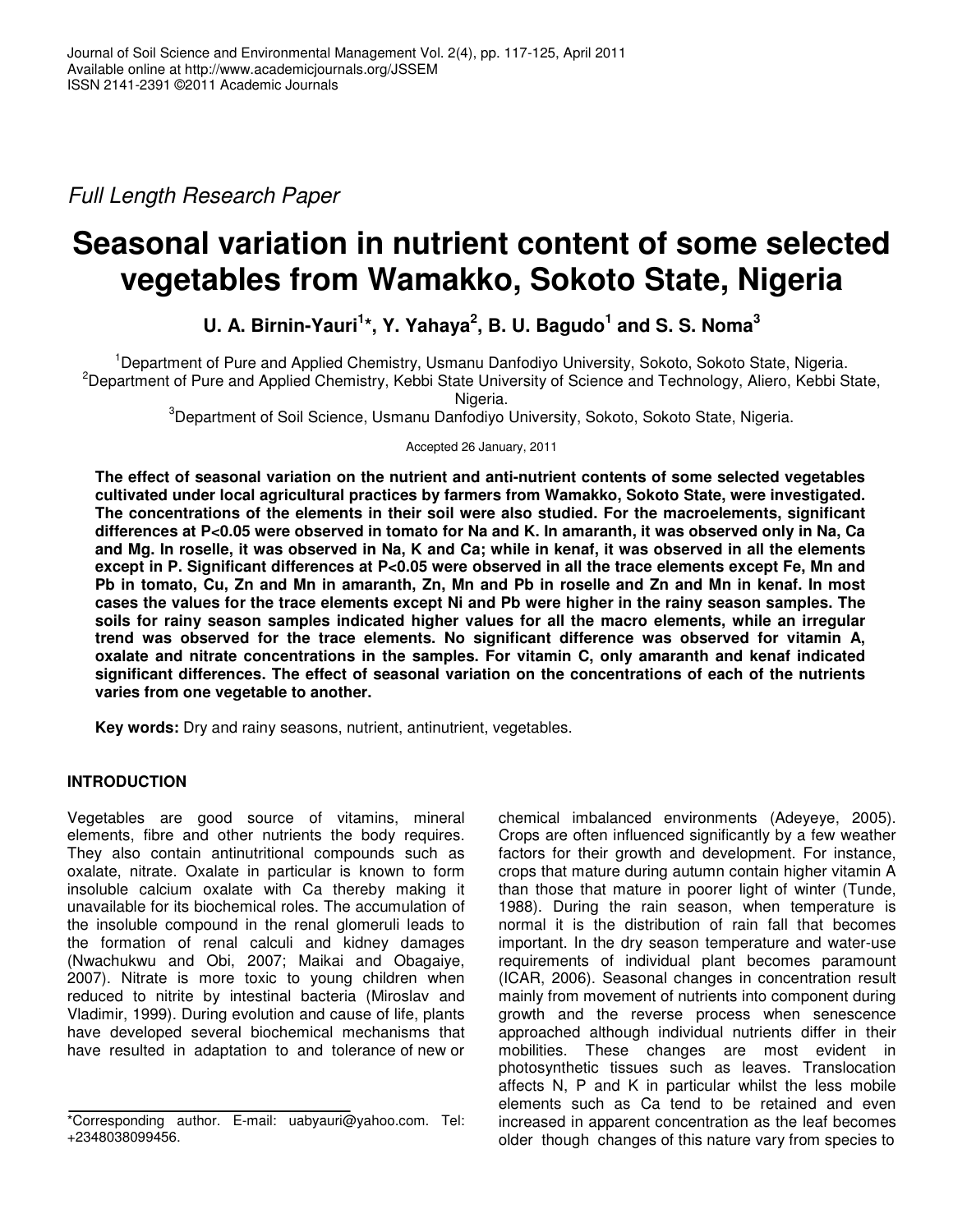# species (Stewente et al., 1974).

Some vegetables such as spinach and cassava are common in all areas of the country, while some such as onions and baobab are restricted in their natural distribution. Similarly, there is also seasonal variation in the availability of many vegetables (Tunde, 1988). Since vegetables are essential component of human diet, the need for their availability through out the year becomes necessary. This has led to the cultivation of vegetables in both dry and rainy seasons with the application different types of fertilizers and other chemicals that may enhance production.

Wamakko is a local government area in Sokoto state in Northwestern Nigeria. Its headquarters are in the town of Wamakko on the Sokoto River. It has an area of 697KM2 with 13°2'16N and 5°5'37°E as its coordinates. The climate is tropical continental and is dominated by two opposing air masses  $-$  the tropical maritime, which is moist and blows from the Atlantic and the tropical continental air mass which dominates in the dry season, it is dry and blows from the Sahara Desert. The rain fall of Wamakko is usually from April – October and is between 500 mm - 1000 mm annually. The rainfall was between May – October in 2008 as shown in Figure 1. Average temperature of about 41°C is observed in the months of April – June, while cold weather (harmattan) with temperature as low as  $21^{\circ}C$  is between November – February.

Amaranth (*Amaranthus caudatus*), roselle (*Hibiscus sabdariffa*), kenaf (*Hibiscus cannabinus*) and tomato (*Lycopersico esculentum*) are among the most common vegetables cultivated by farmers of Wamakko in Sokoto State, Nigeria both in the rainy and dry seasons. The vegetables grow in varied types of soil – sandy loam to clay and also tolerate moderate acidic and saline soils. Tomatoes are warm season vegetables which also grow extensively in cool season. The optimum temperature for its cultivation is 15 to 27 $\degree$ C. Amaranth is a quick  $$ growing green leafy vegetable and is often uprooted when it is 8 to 10 cm tall (3 to 4 weeks after sowing). First cutting can be made 3 weeks after sowing and subsequent cuttings are made at 10 to 15 days interval depending on the vegetative growth. Its flowers mature in 90 to 95 days. Roselle is an annual herb of the malvaceae family, it bears leaves, calyces and seeds which are edible and have versatile uses. The plant has an overall growing period of 4 to 6 months. The young plant is often uprooted when it is 3 to 4 weeks old for consumption. Kenaf is a very important source of cellulose fibre for production of pulp and paper. It is a non-woody annual, with a short life cycle of between 100 to 130 days. The leaves are usually harvested regularly to enable the plant grow without branches. Data on the effect of seasonal variation on the nutrient contents of the selected vegetables from the study area is limited. Similarly, nutritional data on vegetables such as kenaf and roselle is inadequate. In view of this, the present

study was initiated to investigate both the nutritional and anti-nutritional composition of the selected vegetables and also the effect of seasonal variation on their nutrient and anti-nutrient compositions.

# **MATERIALS AND METHODS**

#### **Sample collection and processing**

Samples of each leafy vegetable type and their soils (0 to 30 cm depths) were collected from three different farms both in the dry and rainy seasons between the fifth and sixth week after sowing, while tomatoes were collected when ready for harvest. The collections were made in the year 2008. In the laboratory, each set of vegetables was air dried and crushed into fine powder before storing in clean and clearly labeled polythene bag. Powdered samples were used in all the analyses except in moisture content determination where fresh samples were oven dried at 105°C to constant weight (Hassan et al., 2005; Miroslav and Vladimir, 1999). The soils were air-dried, crushed and sieved to separate the fine earth fractions (2 mm) from coarse materials and stored in clean polyethylene bags for pH and metal analysis (Aiboni, 2001).

#### **Reagents and glass wares**

All reagents used in this work were of analytical grades and double distilled water was used throughout the analyses. The glass wares were washed with liquid soap, rinsed with water and then soaked in 15%  $HNO<sub>3</sub>$  for 48 hours before rinsing with distilled water and dried in an oven at 55°C for 5 h (Haw-tarn et al., 2004; Uba and Uzairu, 2008).

# **Proximate analysis**

The ash contents of the samples were determined by using 2.00 g of each of the oven dried powdered sample in a muffle furnace (Lenton furnace, England) at 550°C for 3 h. The protein content was determined by heating 2.0 g of each of the sample with 20  $\text{cm}^3$  of concentrated  $H<sub>2</sub>SO<sub>4</sub>$  (98% w/v) in the presence of selenium as catalyst. The distillation and titration processes were carried out in a 2300 kjeltec Auto Analyzer using 35% NaOH solution, 2% boric acid solution containing methyl red and bromocresol green mixed indicator at the proportion of 100:1 and 0.1 M HCl. (Mendham et al.*,* 2000; AOAC, 1997). The crude lipid was extracted with nhexane in a sohxlet extractor. The total dietary fibre was determined by non-enzymatic-gravimetric method which was carried out by suspending 500 mg of each of the samples in two separate beakers with distilled water and incubated at  $37^{\circ}$ C for 90 min. This was followed by precipitating with four volumes of 95% ethanol. One of the washed, dried and weighed residues was ashed at 525°C for 3 h while the second duplicate was analysed for crude protein using Kjeldahl method. The weight of the residues after correcting for crude protein and ash corresponds to the total dietary fibre (AOAC, 1998). The available carbohydrate was determined as the difference between 100 g dry mass of a sample and the sum of the values for ash, fibre, crude lipid and protein (Stewente et al.*,* 1974; AOAC, 1990; McDonald et al., 1994).

#### **Analysis of macro elements in the vegetables**

Wet ashing technique was used and the digestion processes in triplicates were carried out by weighing 1.0 g of each of the oven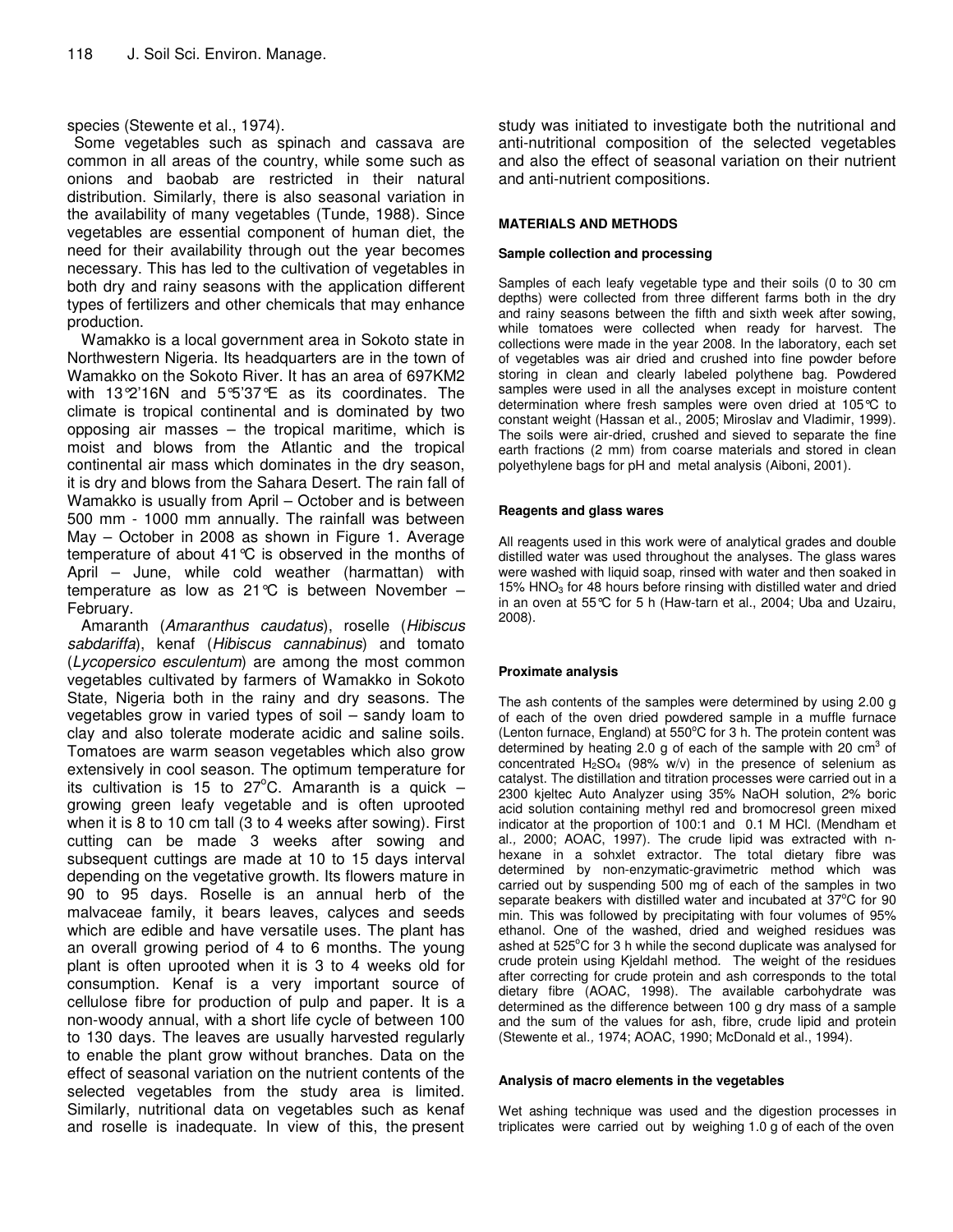

**Figure 1.** Rain fall distribution (2008) in Wamakko. Source: Energy research center Umanu Danfodiyo University Sokoto.

dried and powdered sample in to separate 100 cm<sup>3</sup> Kjeldahl flasks, 30 cm $^3$  of 69.5% (w/w) HNO<sub>3</sub> were added to each of the flasks and heated until about 10 cm<sup>3</sup> of each of the solution remained. This was followed with the addition of 2 cm<sup>3</sup> of 60% HClO<sub>4</sub> acid, 10 cm<sup>3</sup> of 69.5% (w/w)  $\mathsf{HNO}_3$  and 1 cm $^3$  of 98% (w/w)  $\mathsf{H}_2\mathsf{SO}_4$  in to each of the flasks. The mixtures were further heated in a fume cupboard until the appearance of white fumes. The resulting solutions after cooling were each filtered in to separate 50 cm<sup>3</sup> volumetric flasks and diluted to the mark with distilled water (Miller and Baker, 2000; Daniel, 2003). Na and K were determined by flame emission spectroscopy (Corning 400 model), P was determined by colorimetric (phosphor-vanadomolybdate) method using spectrophotometer (6100, Jenway, UK). Mg and Ca were determined by AAS (S4 Atomic Absorption Spectrometer Thermo Electron, Cambridge, 2002).

#### **Analysis of trace elements**

The process was carried out in triplicates by weighing out 1.0 g of each of the oven dried and powdered sample in to separate digestion tubes, 30 cm<sup>3</sup> of 69.5% (w/w)  $HNO<sub>3</sub>$  acid was added to each and heated until about 10 cm<sup>3</sup> was left. This was followed with addition of 10 cm<sup>3</sup> of 69.5% (w/w) HNO<sub>3</sub> acid and 2 cm<sup>3</sup> of 60% HClO<sup>4</sup> acid and the heating process continued until clear solutions were obtained. Each of the digests was diluted with about 20 cm<sup>3</sup> of distilled water, boiled for another 15 minutes, allowed to cool, filtered in to separate 50  $cm<sup>3</sup>$  volumetric flasks and made to the mark with distilled water. The solutions were stored in separate

screw capped polyethylene bottles (Audu and Lawal, 2006; John, 2000). Blank solution was prepared in the same way but without any sample.

#### **Analysis of vitamins A and C**

Vitamin A was estimated by spectrophotometry using a CE440/UV-Vis Double Beam Scanning spectrophotometer at 450 nm after extraction with petroleum ether from a mixture of 1.0 g of a sample in 95% ethanol. The ether extract was concentrated by heating in a rotary vacuum evaporator. Further separation was carried out in a chromatographic column packed with silica gel by eluting with petroleum ether. The first yellow eluate was collected in a 25  $\text{cm}^{3}$ flask and the absorbance was taken immediately (Muchoki et al., 2007; AOAC, 1998). The vitamin C content was determined by iodometric titration with 0.1 M  $Na<sub>2</sub>S<sub>2</sub>O<sub>3</sub>$  solution after 2.00 g of sample was treated with 10 cm<sup>3</sup> of metaphosphoric and acetic acid mixture to prevent oxidation of ascorbic acid, inactivate enzymes and reduces interference of ions present (Aminullah et al.*,* 1993; Ceriwyn, 1998).

#### **Analysis of oxalate and nitrate**

The oxalate content was determined by heating 2.0 g of powdered sample in distilled water and 0.3 M HCl. The cold filtrate was treated with 2 to 3 drops of methyl red indicator and NH4OH solution before heating the mixture to 90 to 100°C. After cooling, the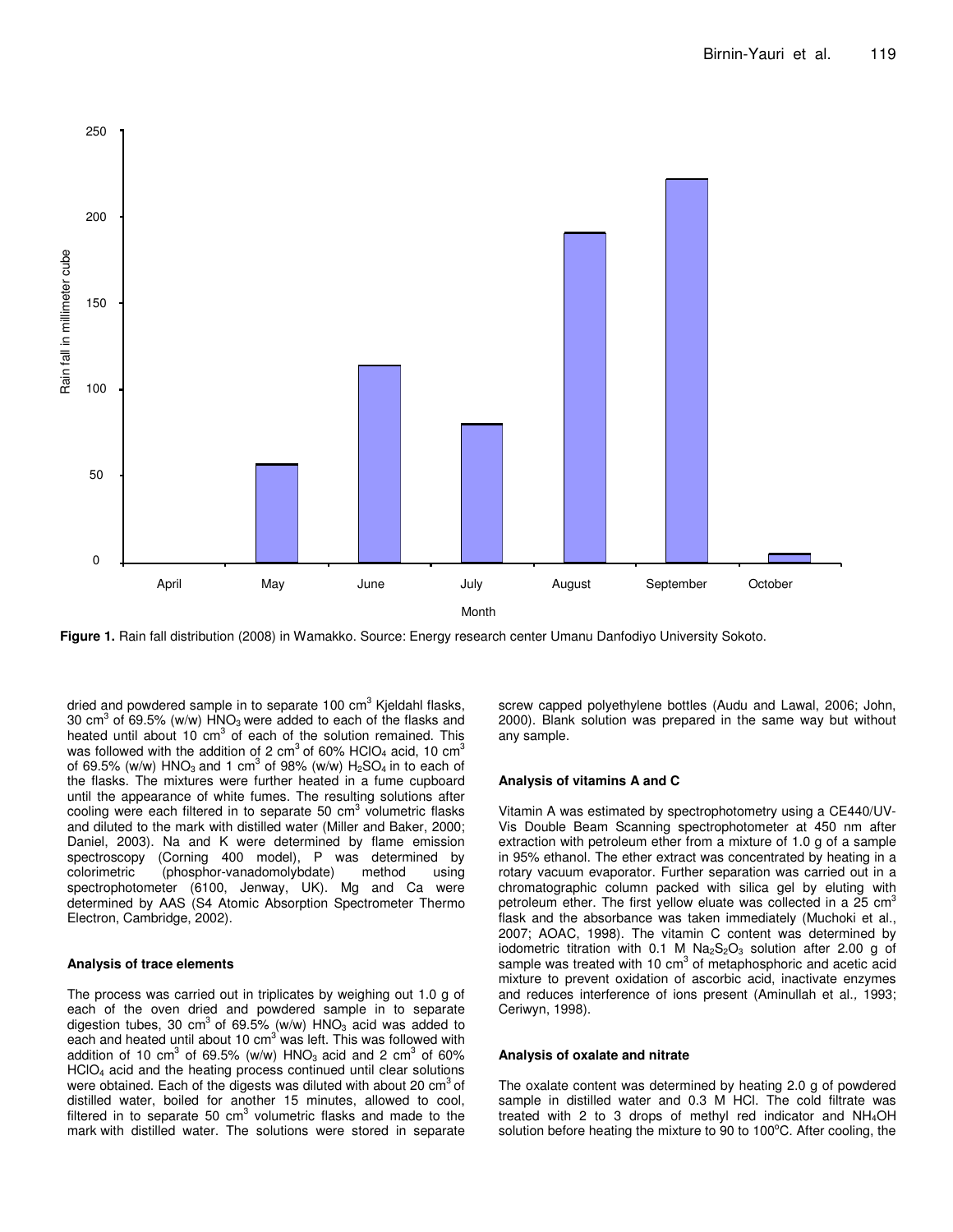filtrate was heated further before the addition 10 cm<sup>3</sup> of 10% CaCl<sub>2</sub> solution and allowed to stand over the night. After filtration, the precipitate formed was washed to remove traces of  $Ca^{2+}$  before dissolving in  $H<sub>2</sub>SO<sub>4</sub>$  solution (1:4). The solution formed was brought to near boiling by heating before titrating with  $0.05$  M KMnO<sub>4</sub> solution (Daniel, 2003; Ceirwyn, 1998; AOAC, 1998). In nitrate analysis, 1.0 g powdered samples were taken into separate 500 ml volumetric flasks containing 200 mls of distilled water. The mixtures were shaken and then filtered. Then 20 ml of each filtrate, standard and water blank were taken into separate 10 ml volumetric flasks.

To each flask, 1 drop of sulphite-urea reagent was added and placed in a tray of cooled water. This was followed with the addition of 2 ml of antimony reagent and 1 ml of chromotropic acid. The solutions were diluted to the marks with concentrated  $H_2SO_4$  and allowed to stand for 45 min before measuring the absorbance at 410 nm in a spectrophotometer (UV-Visible Spectrophotometer SM752s) using 1 cm cell (Miroslav and Vladimir, 1999; AOAC, 1998).

#### **Soil analysis**

The soil pH determination was at a ratio of 1:1 with distilled water. Exchangeable cations (Ca<sup>2+</sup>, Mg<sup>2+</sup>, K<sup>+</sup> and Na<sup>+</sup>) were extracted with 1 M NH<sub>4</sub>-acetate at pH 7. The Na<sup>+</sup> and K<sup>+</sup> were determined with a flame photometer, while Ca<sup>2+</sup> and Mg<sup>2+</sup> were analysed with AAS (Fasina et al.*,* 2005; Badora and Filipek, 1998; Wilcke et al.*,* 1998). The soil samples were prepared for trace metal analysis by refluxing 1.0 g of air dried sample with 10  $\text{cm}^3$  of HNO<sub>3</sub> for 45 min. Heating was continued with 10 cm<sup>3</sup> of aqua-regia and finally with 10 cm<sup>3</sup> HNO<sub>3</sub>. The filtrates were diluted to the marks of 50 cm<sup>3</sup> volumetric flasks and the determinations were carried using AAS (Uba and Uzairu, 2008). The available phosphorus in the soils was determined using Bray 1 method (Ibitoye et al.*,* 2005).

#### **Statistical analysis**

Except for moisture content, mean and standard deviation of results obtained in this research work were on dry weight basis either expressed in  $g/100$  g (proximate composition),  $\mu$ gg<sup>-1</sup> (macro and trace elements and nitrate composition) or mg/100 g (vitamins and oxalate composition). Student's t-test was further used to test significant differences between the means of rainy season samples and that of the dry season (John, 2000; Daniel, 2003).

# **DISCUSSION**

# **Proximate composition**

Table 1 presents the proximate composition of both the dry and rainy season vegetable samples expressed in g/100 g dry weight basis (except moisture content which was in fresh weight basis). The mean values for the moisture ash, total dietary fibre and total lipid contents of the dry season samples compared well with those of their corresponding rainy season samples except in tomato. The values obtained for protein in amaranth, roselle and kenaf were higher than 21.33 g/ 100 g in Tsaida leaves (Hassan et al., 2005) and 21.6 g/ 100 g in Amaranthus incartus (Asibey-Berko and Tayie, 1999). Values ranging from 42.4 to 49.3 g/100g were reported in cassava leaves (Adoji and Valentine, 2005). Similarly, the values were within the range of 20.48 to 41.66 g/100 g reported as

protein content in green leafy vegetables (Tiaga et al., 2008). Significant differences were observed in the values of ash, total dietary fibre and total lipid for tomato and it was the rainy season samples that had the highest values. In Amaranth, significant differences were observed only in the values of crude protein and total lipid. In roselle, it was observed in total dietary fibre. In both cases, rainy season samples had the highest values.

# **Macro element composition**

Table 2 presents the concentrations of macro elements in both the dry and rainy season vegetables expressed in mg/100g dry weight. While Table 5 presents the pH and the available and exchangeable forms of the macro elements in the soils of the vegetables. The availability of elements to plants is influenced by various soil factors among which according to literature data is soil reaction which is observed to occur at pH below 4.2 (Badora and Filipek, 1998). The pH range observed in the soils is almost neutral. The observed values for K in tomato were lower than 3427 mg/100 g reported by USDA (2008), but higher than 114 mg/100 g reported by Rumeza et al. (2006). The values for K in amaranth were lower than 2903 mg/100 g for spinach reported by Miller-Ihli and Baker (2000). Value as high as 1970 mg/100 g was reported for roselle (Sena et al., 1998). The rainy season samples generally indicated higher values when compared with their corresponding dry season samples. With the exception of amaranth, others indicated significant differences at P<0.05. Soil is the main source of K to plants and the anthropogenic activities by farmers influences its concentration. They were all higher than the range of 28.50 to 31.50  $\mu$ gg<sup>-1</sup> reported by Dauda (2008), but were below 180 to 210  $\mu$ gg<sup>-1</sup> and 268  $\mu$ gg<sup>-1</sup> reported by Kashif et al. (2009) and Uzairu A (Ahmadu Bello University Zaria unpublished article) respectively. Except for soils of amaranth and roselle, significant differences were observed in others. Potassium along with sodium help in nerve and muscle excitability, carbohydrate metabolism and also it is part of the structures of bones (Brain and Allan, 1993).

The values of observed for Na concentration in both the dry and rainy season samples were lower than 58.5 mg100 g (spinach) and 440 mg/100 g (tomatoes) by Rumeza et al. (2006). The dry season samples generally gave values that were higher than those of their corresponding rainy season samples. Generally, the values compared well with the range of 33.00 to 41.30 µgg-1 reported by Dauda (2008), but were lower than 95.40 µgg-1 reported by Uzairu A (Ahmadu Bello University Zaria unpublished article).

The highest values of 390.64 mg/100 g (dry season) and 374.81 mg/100 g (rainy season) for P concentration were observed in amaranth. Though dry season vegetables gave values that were slightly higher than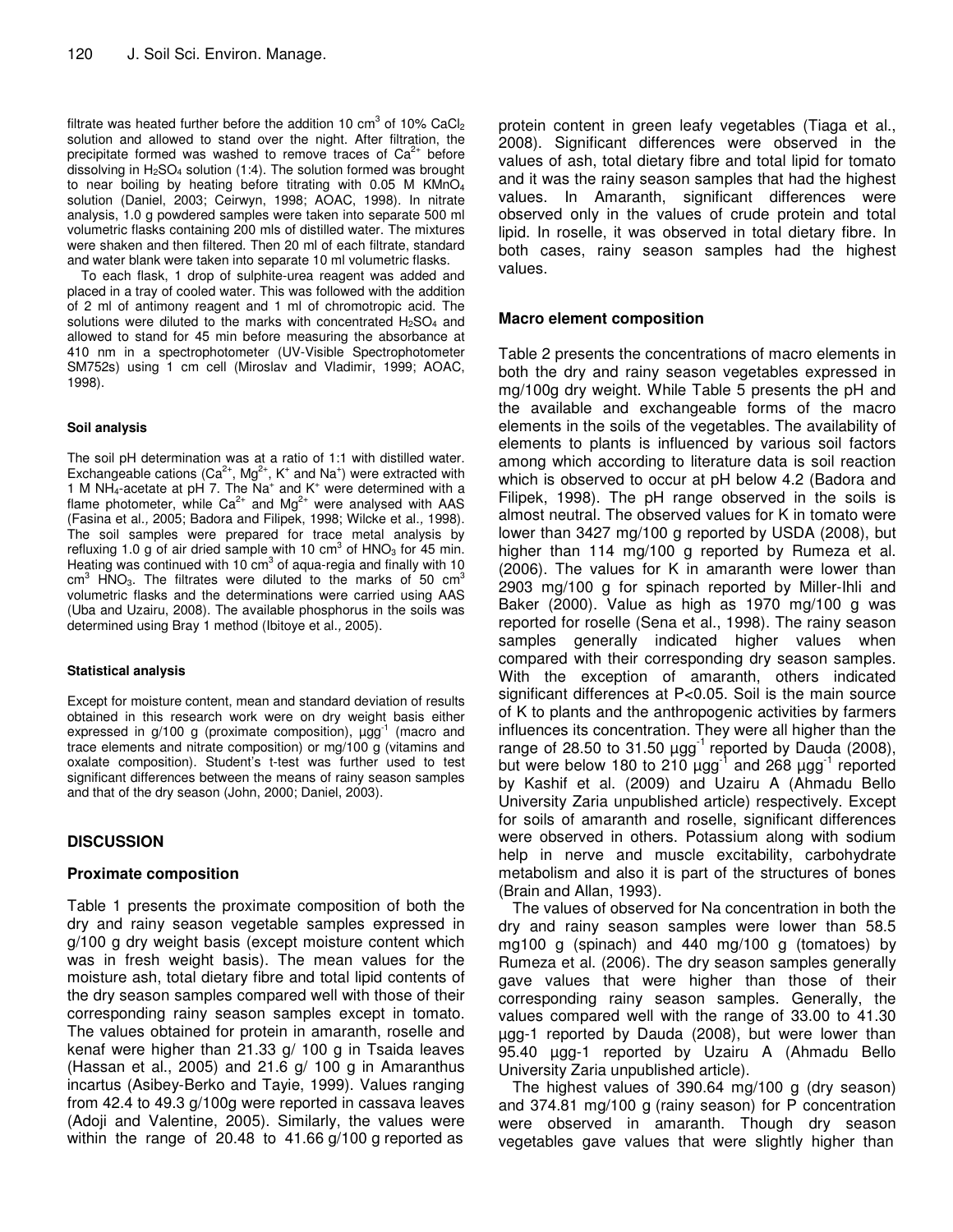| <b>Vegetables</b> | <b>Season</b> | <b>Moisture</b>  | Ash                            | Crude protein                 | <b>Crude fibre</b> | <b>Total lipid</b>            | Carbohydrate       |
|-------------------|---------------|------------------|--------------------------------|-------------------------------|--------------------|-------------------------------|--------------------|
| Tomato            | D             | 93.36±0.98       | $8.53 \pm 1.74$ <sup>a</sup> . | 19.69±1.09                    | 24.96±0.43         | $8.99 \pm 0.83$ <sup>a</sup>  | $37.72 \pm 1.84^a$ |
|                   | R             | 92.42±1.93       | $10.28 \pm 1.83^a$             | $21.27 \pm 0.95$              | 24.28±0.52         | $10.21 \pm 0.47$ <sup>a</sup> | $33.95 \pm 2.22^a$ |
|                   |               |                  |                                |                               |                    |                               |                    |
| Amaranth          | D             | $90.59 + 0.83$   | 12.25±1.37                     | $36.53 \pm 0.82$ <sup>a</sup> | $27.95 \pm 0.65$   | $7.29 \pm 0.83$               | $15.98 \pm 1.58^a$ |
|                   | R             | 88.78±1.90       | $12.77 \pm 1.31$               | $38.91 \pm 0.75^a$            | $27.62 \pm 0.92$   | $8.12 \pm 0.80$               | $12.58 \pm 1.36^a$ |
|                   |               |                  |                                |                               |                    |                               |                    |
| Roselle           | D             | 84.98±1.83       | $6.14 \pm 0.68$                | 26.96±1.06                    | 32.42±1.32         | $6.00 + 2.04$                 | 28.40±4.02         |
|                   | R             | $85.52 \pm 2.55$ | $6.49 \pm 0.69$                | $26.78 \pm 0.81$              | $30.61 \pm 1.01$   | $6.85 \pm 1.82$               | $29.27 \pm 3.69$   |
|                   |               |                  |                                |                               |                    |                               |                    |
| Kenaf             | D             | 82.26±1.17       | $5.78 \pm 0.73$                | $32.17 \pm 1.81$              | $26.54 \pm 1.40$   | $5.16 \pm 0.77$               | $30.35 \pm 3.04$   |
|                   | R             | 82.89±1.31       | $5.28 \pm 0.57$                | $31.14 \pm 1.52$              | $26.33 \pm 0.53$   | $5.01 \pm 0.97$               | 32.24±0.57         |
|                   |               |                  |                                |                               |                    |                               |                    |

**Table 1.** Proximate composition in g/100 g dry weight of both the dry and rainy season vegetables.

D = dry season samples, R = rainy season samples and  $a$  = means of the same vegetable type were significantly (p<0.05) different.

**Table 2.** Macro element composition in mg/100 g dry weight of both dry and rainy season vegetables.

| Vegetables | <b>Season</b> | K                          | Na                            | P                         | Ca                          | Мg                         |
|------------|---------------|----------------------------|-------------------------------|---------------------------|-----------------------------|----------------------------|
|            | D             | $316.21 \pm 24.34^{\circ}$ | $27.09 + 4.18^a$              | 281.76±26.47 <sup>a</sup> | 238.08±76.14                | 183.97±36.82               |
| Tomatoes   | R             | $399.71 \pm 24.58^a$       | $21.95 \pm 3.22^a$            | $242.00 \pm 37.60^a$      | 235.26±66.18                | 144.43±49.52               |
|            | D             | 511.03±35.04               | $33.02 \pm 3.13^a$            | 390.64±36.35              | 997.06±283.29 <sup>a</sup>  | 1247.86±48.14 <sup>ª</sup> |
| Amaranth   | R             | 483.84±33.68               | $24.17 \pm 3.93$ <sup>a</sup> | 374.81±39.15              | 3434.72±597.46 <sup>a</sup> | 1169.33±91.73 <sup>a</sup> |
|            | D             | 474.22±34.87               | $25.41 \pm 2.43^a$            | 261.63±28.85              | 689.67±206.45 <sup>a</sup>  | 475.78±79.95               |
| Roselle    | R             | 394.84±70.24               | 19.47+2.36                    | 272.98±56.16              | 1834.72±169.10 <sup>a</sup> | 458.88±65.16               |
|            | D             | 382.89±40.43 <sup>a</sup>  | $24.76 \pm 3.43$ <sup>a</sup> | 352.42±40.97              | 894.6±344.40 <sup>a</sup>   | 625.76±217.52 <sup>a</sup> |
| Kenaf      | R             | $472.51 \pm 35.79^a$       | $18.03 \pm 2.10^a$            | 351.98±27.52              | 1774.08±349.91 <sup>a</sup> | 386.38±29.26 <sup>a</sup>  |

D = dry season samples, R = rainy season samples and  $a$  = means of the same vegetable type were significantly (p<0.05) different.

those of their corresponding rainy season samples, a significant difference at P<0.05 was observed only in tomato. USDA (2008) reported values as high as 356 mg/100 g in tomato and 303 mg/100 g in onions, while Miller-Ihli and Baker (2000) reported 5500 µgg<sup>-1</sup> in spinach. The values obtained for the soils compared well with those reported by Alhassan and Mashi (2008). Significant differences (P<0.05) were observed in all the soils.

Calcium concentrations in the samples were relatively high in the leafy vegetables particularly in the rainy season samples. Sena et al. (1998) reported mean values of 12400  $\mu$ gg<sup>-1</sup> in roselle, 14700  $\mu$ gg<sup>-1</sup> in Adansonia digitata and 14400  $\mu$ gg<sup>-1</sup> in Moringa oleifera. Robert et al. (1997) reported 20,000 µgg<sup>-1</sup> in Adansonia digitata and 11,300  $\mu$ gg<sup>-1</sup> in roselle. All except tomato indicated significant differences at P<0.05. The values observed for Ca in the soils of the vegetables compared well with those reported by Dauda (2008), but were lower than the mean value reported by Uzairu A (Ahmadu Bello University Zaria unpublished article). Ranges of 9.30 to 694  $\mu$ gg<sup>-1</sup> and 3.75 to 37.50  $\mu$ gg<sup>-1</sup> were reported by Buszewski et al. (2000). Significant differences were observed in all the soils except for tomato.

Mg determination, the values obtained for tomato closely relate with 194 mg/100 g reported by USDA (2008), while the values for roselle were lower than 786.5 mg/100 g reported by Sena et al. (1998). The values for dry season samples were higher than those of their corresponding rainy season samples. Significant differences were observed in only amaranth and kenaf samples. Like Ca, the values for Mg in their soils compared well those reported by Dauda (2008), but were lower than those reported by Uzairu A (Ahmadu Bello University Zaria unpublished article).

Similarly, ranges of 5.00 to 134.37  $\mu$ gg<sup>-1</sup> and 12.50 to 65.08 µgg<sup>-1</sup> were reported by Buszewski et al. (2000). All except soils for tomato indicated significant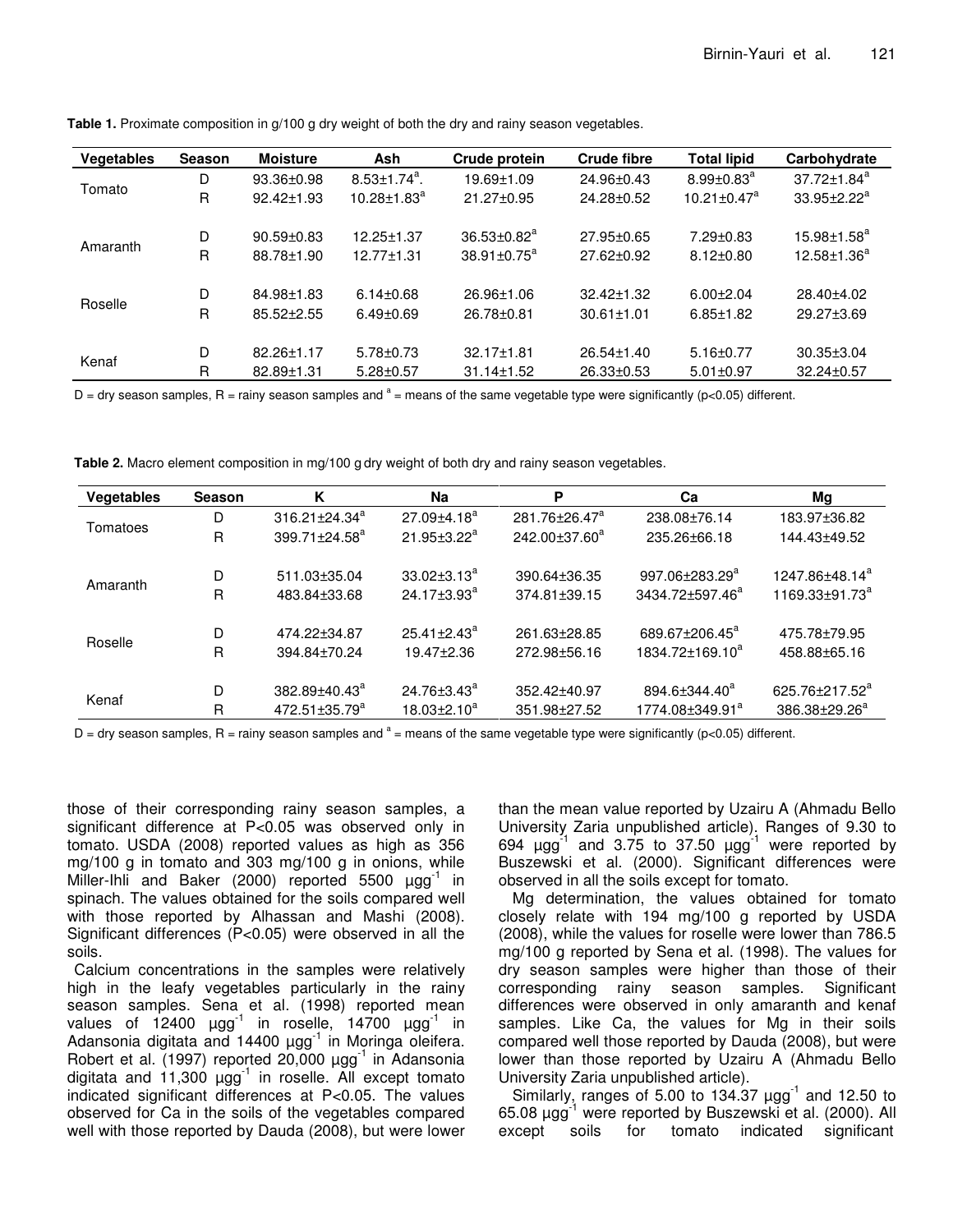| <b>Vegetables</b> | <b>Season</b> | Fe                             | Mn                            | Cu                             | Zn                            | Ni                           | <b>Pb</b>         | C <sub>d</sub>               |
|-------------------|---------------|--------------------------------|-------------------------------|--------------------------------|-------------------------------|------------------------------|-------------------|------------------------------|
| Tomatoes          | D             | $23.00 \pm 06.90$              | $16.22 \pm 1.14^a$            | $66.74 \pm 10.88$ <sup>a</sup> | $12.41 \pm 0.84$ <sup>a</sup> | $7.75 \pm 2.52^a$            | $2.36 \pm 0.63$   | $0.12 \pm 0.08^a$            |
|                   | R             | 26.59±04.29                    | $17.88 \pm 1.81$ <sup>a</sup> | $81.43 \pm 11.53$ <sup>a</sup> | $14.07 \pm 1.08^a$            | $4.78 \pm 1.32^a$            | $1.82 \pm 1.35$   | $0.04 \pm 0.02^a$            |
|                   | D             | $94.73 \pm 49.73$ <sup>a</sup> | 43.38±3.89                    | 81.75±26.14                    | 18.77+2.33                    | $12.65 \pm 2.38^a$           | $5.35 \pm 2.65^a$ | $0.26 \pm 0.14$ <sup>a</sup> |
| Amaranth          | R.            | 158.79±74.41 <sup>a</sup>      | 38.39±10.15                   | 90.07±12.52                    | $20.44 \pm 1.84$              | $7.46 \pm 1.12^a$            | $2.88 \pm 1.21^a$ | $1.47 \pm 0.48$ <sup>a</sup> |
| Roselle           | D             | $59.87 \pm 28.00^a$            | 71.70±20.80                   | $83.64 \pm 12.50^a$            | 19.06±6.57                    | $8.49 \pm 2.07$ <sup>a</sup> | $4.47 \pm 1.82$   | $0.09 \pm 0.07^a$            |
|                   | R.            | $131.48 \pm 32.17^a$           | 69.12±26.64                   | 71.90±9.46 <sup>a</sup>        | 16.39±3.96                    | $5.24 \pm 0.87$ <sup>a</sup> | $4.19 \pm 2.45$   | $2.07 \pm 1.00^a$            |
|                   | D             | 92.26±06.45 <sup>a</sup>       | $56.72 \pm 8.73$              | $52.35 \pm 14.57$ <sup>a</sup> | 13.76±2.06                    | $6.49 \pm 0.68^a$            | $5.56 \pm 2.93^a$ | $0.42 \pm 0.33^a$            |
| Kenaf             | R             | 76.00±18.57 <sup>a</sup>       | 59.60±4.96                    | $76.51 \pm 6.14^a$             | $12.11 \pm 1.13$              | $2.52 \pm 0.72^a$            | $2.39 \pm 1.94^a$ | $2.04 \pm 0.53^a$            |

**Table 3.** Trace metal composition in µgg<sup>-1</sup> dry weight of both the dry and rainy season vegetables.

D = dry season samples, R = rainy season samples and  $a$  = means of the same vegetable type are significantly (p<0.05) different.

differences.

# **Micro element composition**

Tables 3 and 6 present the concentrations of the micro elements expressed in  $\mu gg^{-1}$  in the vegetables and their soils respectively. The values for Fe concentration in the vegetables were lower than 1191  $\mu$ gg<sup>-1</sup> for roselle and 986  $\mu$ gg<sup>-1</sup> for Adansonia digitata by Sena et al. (1998), but were within the range of 18 to1000 µgg<sup>-1</sup> natural Fe content in folder plants (Adeyeye, 2005). Only rainy season samples of amaranth and roselle were within the range of 100 to 500  $\mu$ gg<sup>-1</sup> recommended as the normal Fe content in plants (ICAR, 2006). All sets of values indicated significant differences at P<0.05 with rainy season samples having higher values except in kenaf. High but closely related values for Fe were observed in the soils for tomato and amaranth which compared well with 2527.34  $\mu$ gg<sup>-1</sup> reported by Amusan et al. (2005). A range of 21,000 to

115,000  $\mu$ gg<sup>-1</sup> was reported by Kretzschmar, et al. (1998). The high value for rainy season amaranth indicated that weather favours Fe accumulation. Similar trend was observed in the concentration of Fe in roselle and its soil. For Mn concentration in dry season samples, the values for roselle were lower than the 114  $\mu$ gg<sup>-1</sup> reported by Sena et al. (1998). Uba and Uzairu (2008) reported <sup>a</sup> value of 832.83  $\mu$ gg $^{-1}$  in Amaranth. Though the dry season samples (except tomato and kenaf) gave slightly higher values when compared with their corresponding rainy season samples, all except tomato indicated no significant difference at  $P < 0.05$ .

The values obtained for the soils were lower when compared with those reported by Uba and Uzairu (2008), but were all within the range of 20 to 800 µgg<sup>-1</sup> reported as normal Mn concentration in German soils (Kretzschmar et al., 1998). Difference in weather has little or no effect on the concentration of Mn in the vegetables studied. Copper concentrations in the vegetables were relatively high. Values of  $13.5 \text{ µgg}^{-1}$  (in rosellle)

and 14.23  $\mu$ gg<sup>-1</sup> (in tomatoes) were reported by Sena et al. (1998) and USDA (2008), respectively. The sets of values observed were higher than the range of 5 to 20  $\mu$ gg<sup>-1</sup> as the normal Cu content in plants (ICAR, 2006). With the exception of amaranth, others indicated significant differences at P<0.05 with the rainy season samples of tomato and kenaf having the highest values. The values obtained for Cu in the soils of the vegetables were observed to be higher than the range of 1 to 40  $\mu$ gg<sup>-1</sup> as normal Cu concentration in German soils, but were within the range of 30 to 330  $\mu$ gg<sup>-1</sup> in Costa Ricca soils both reported by Kretzschmar, et al. (1998). Like their vegetables, the soils for rainy season kenaf and tomato gave higher values. This indicated that apart from the rainy season weather, the concentration of Cu in the soil is also important.

The concentrations of Zn in tomato were higher than those reported by Abdullahi MS (Ahmadu Bello University Zaria, Nigeria, M.Sc. dissertation) and USDA (2008), while the values for roselle were lower than 72.9  $\mu$ gg<sup>-1</sup> reported by Sena et al.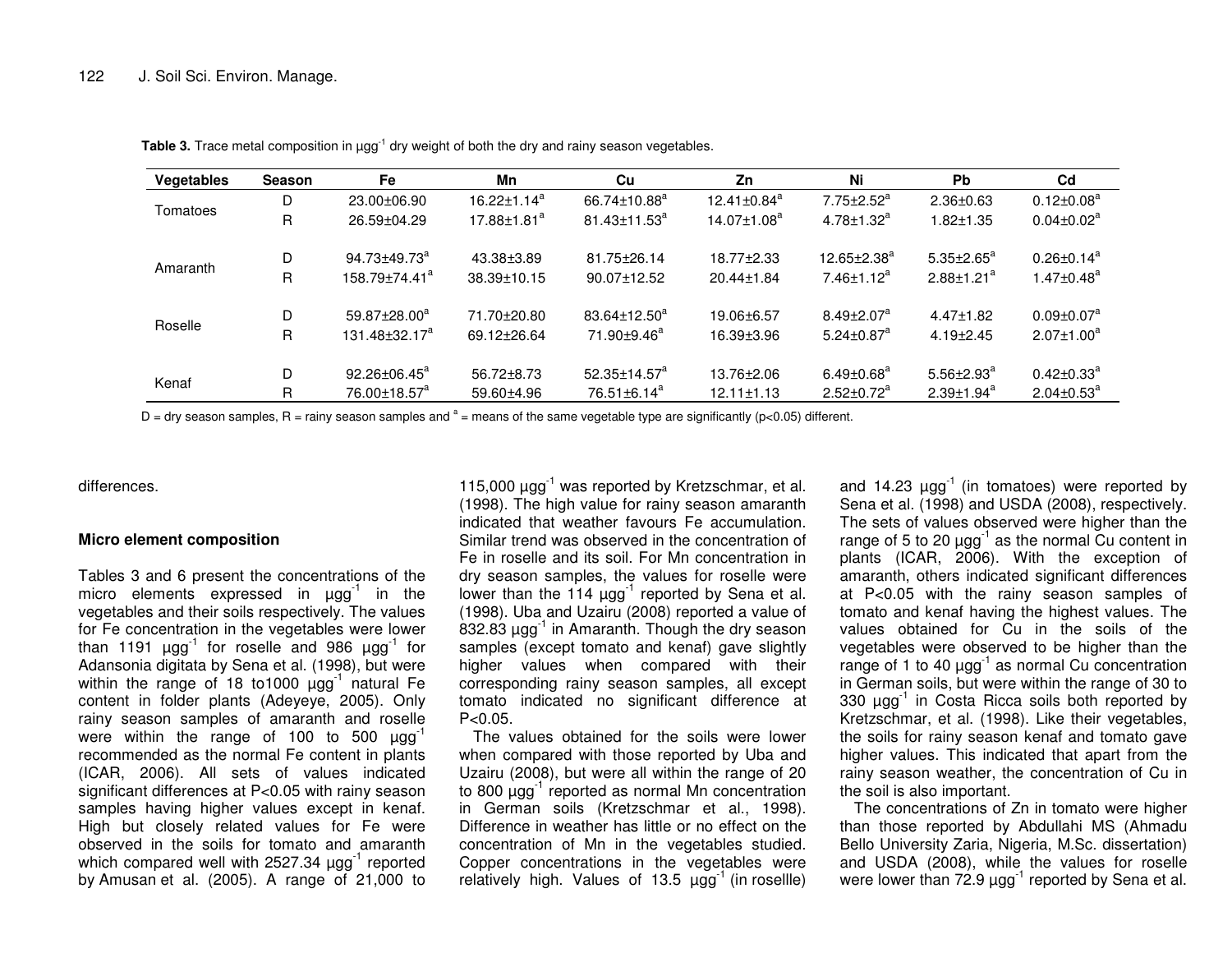| <b>Samples</b> | <b>Season</b> | Vitamin A    | Vitamin C                 | <b>Oxalate</b>    | Nitrate $(\mu gg^{-1})$ |
|----------------|---------------|--------------|---------------------------|-------------------|-------------------------|
|                | D             | 206.02±31.7  | 156.17±35.17              | $29.2.5 \pm 7.04$ | $6.00 \pm 1.00$         |
| Tomatoes       | R             | 181.46±48.70 | 153.43±14.63              | $27.14 \pm 3.2.1$ | $7.00 \pm 1.00$         |
|                | D             | 195.24±26.84 | $106.24 \pm 16.56^a$      | $19.29 \pm 3.17$  | 14.00±1.00              |
| Amaranth       | R             | 152.64±33.76 | 74.04±07.81 <sup>a</sup>  | 24.38±2.62        | 14.67±3.06              |
|                | D             | 98.64±20.26  | 133.64±19.08              | 14.56+2.45        | $13.33 \pm 2.52$        |
| Roselle        | R             | 110.01±24.24 | 108.79±13.70              | 15.39±1.23        | 12.67±2.52              |
|                | D             | 121.45±13.65 | 152.75±20.25 <sup>a</sup> | 13.27±2.25        | $13.00 \pm 1.01$        |
| Kenaf          | R             | 111.87±21.85 | $103.92 \pm 14.59^a$      | 15.99±1.61        | $10.67 \pm 1.16$        |

**Table 4.** Vitamins and anti-nutritional compositions of the vegetables in mg/100 g dry weight.

D = dry season samples, R = rainy season samples and  $a =$  means of the same vegetable type are significantly (p<0.05) different.

(1998). All values were within the range of 5 to 300  $\mu$ gg-1 in vegetables (Audu and Lawal, 2006), but only rainy season amaranth was within the range of 20 to 150  $\mu$ gg<sup>-1</sup> normal Zn content in plants (ICAR, 2006). Only tomato samples indicated a significant difference at P<0.05. Values for soils of the vegetables were lower than those reported by Amusan et al. (2005), but were all within the range of 3 to 100  $\mu$ gg<sup>-1</sup> normal Zn concentration in German soils reported by Kretzschmar, et al. (1998). Significant difference was observed only in soils for kenaf. The difference in weather has little influence on the concentration of Zn in amaranth, roselle and kenaf. Nickel content in the dry season roselle compared well with the value of 8.00  $\mu$ gg<sup>-1</sup> reported by Sena et al. (1998), while Miller-Ihli and Baker (2000) reported 6.00 µgg -1 in spinach. All values (except in dry season amaranth) in this research work were within the 0.1-10 µgg -1 range recommended as the normal Ni content in plants. All dry season vegetables indicated values that were higher than those of their corresponding rainy season samples and significant differences at P<0.05 were observed. The high concentration of Ni observed in the dry season vegetables can be attributed to their ability to absorb and retain Ni during the dry season weather. In Pb determination, the values obtained in this research work were much lower than those reported by Anthony and Balwant (2009), but were within the 6.0  $\mu$ gg 1 standard set by Hong Kong (Haw-tarn et al., 2004; Yi et al., 2004). Significant differences at P<0.05 were observed only in amaranth and kenaf samples. The Cd content in the vegetables was low in both the sets of the samples. The values for the rainy season amaranth, roselle and kenaf were higher those of their corresponding dry season samples. All the vegetables indicated significant differences at P<0.05.

# **Vitamins A and C, oxalate and nitrate composition**

Table 4 present the concentrations of vitamins A and C

and oxalate in mg/100 g and also nitrate in  $\mu$ gg<sup>-1</sup> in the samples. The values observed for vitamin A in both the dry and rainy season samples were closely related. The values for tomato were slightly below the 62.2 mg/100 g for sun-dried tomato reported by USDA (2008). Values of 392.0, 388.0 and 408. mg/100 g were reported in Amaranth (A. paniculatus); Spinach (S. oleracea) and red amaranth (A. tricolor) respectively were reported by Agte et al. (2000). There was no significant difference at P<0.05 in the sets of values which indicated that the weather condition has no influence on the vitamin concentration in the vegetables.

Mammals cannot synthesize vitamin A which is an important precursor to 11-cis-retinal.  $\beta$ -carotene from plants is converted to vitamin A (retinol) with the help of enzymes from the liver. The concentrations of vitamin C in the dry season amaranth, roselle and kenaf were higher than those of their corresponding rainy season samples. The values for tomato were higher than 39.20 mg/100 g reported for tomato by USDA (2008) and 34.38 mg/100 g in the fresh weight samples (Carr and Frei, 1999). Tunde (1988) reported 405.0 mg/100 g in water leaf samples and 54 mg/100 g in raw roselle leaves. Vitamin C is highly sensitive to air, water and temperature, drying process is enough for some of the vegetables lose part of their vitamin C. Significant differences at P<0.05 were observed in amaranth and kenaf samples and in both, the dry season samples had the highest values. Human beings are among the few vertebrates that cannot synthesize vitamin C an important antioxidant (David et al., 2008). Closely related values for oxalate were observed in the vegetables. Slightly higher values of 50 mg/100 g (tomato) by USDA (2008), 88.21 mg/100 g (Hibiscus sp) and 56.37 mg/100 g (Amaranthus viridis) were reported by Sheela et al. (2004). No significant difference at P<0.05 was observed in the samples. Similarly, the values for nitrate in the dry season samples were observed to be closely related with those of their corresponding rainy season samples. The range of 8.2 to 54.60  $\mu$ gg<sup>-1</sup> in tomato was reported by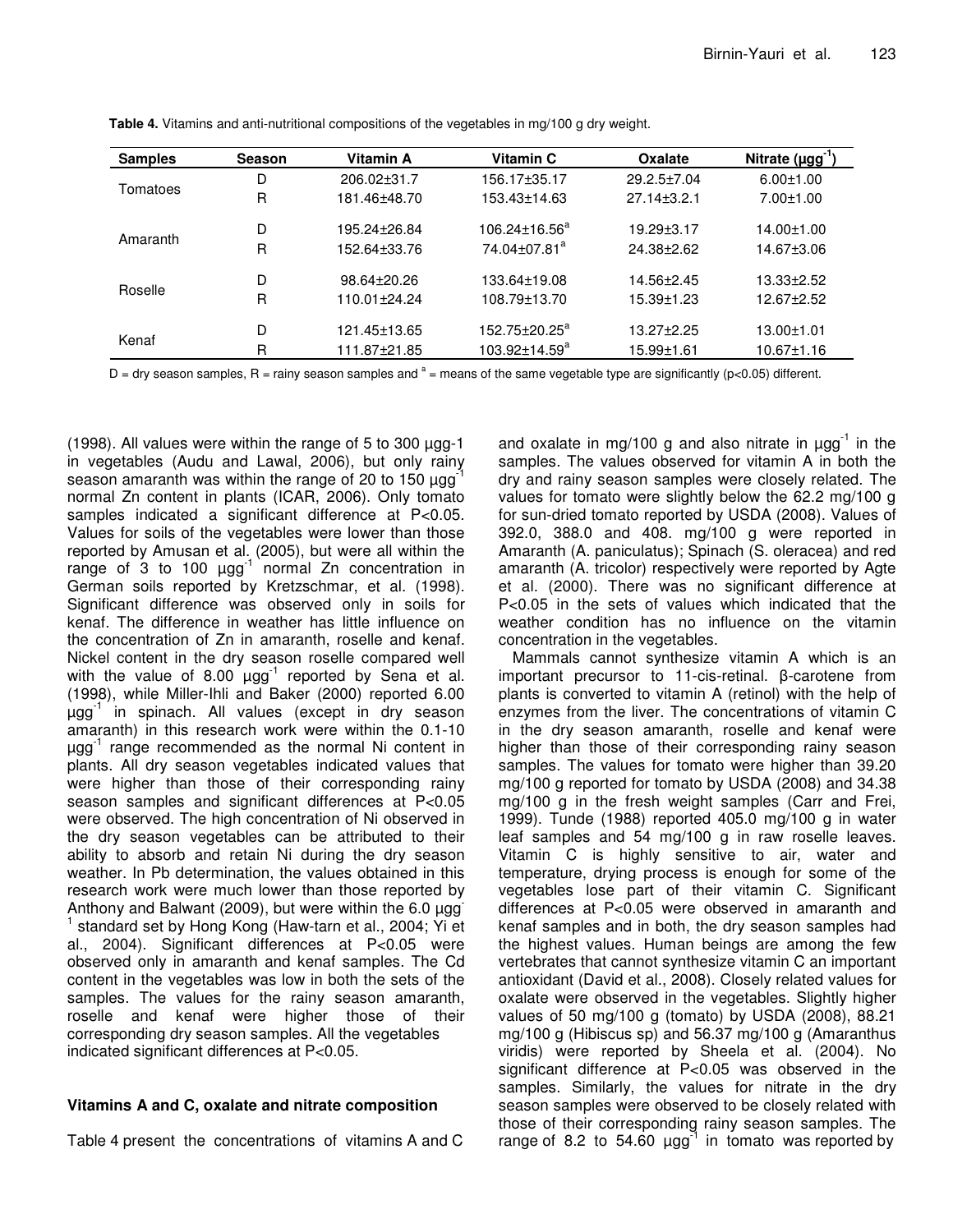| <b>Soils</b>   | <b>Season</b> | рH              | $P (ugg-1)$                   | $Na+ (ugg-1)$                 | $K^+$ (ugg <sup>-1</sup> ) | $Mg^{2+} (ugg^{-1})$          | $Ca2+(ugg-1)$      |
|----------------|---------------|-----------------|-------------------------------|-------------------------------|----------------------------|-------------------------------|--------------------|
| A <sub>1</sub> | D             | $7.55 \pm 0.17$ | $6.44 \pm 2.10^a$             | $22.92 + 2.26^a$              | $50.37 \pm 12.18^a$        | $31.36 \pm 3.31$              | 28.30±2.25         |
|                | R             | 7.20±0.22       | $10.19 \pm 0.34$ <sup>a</sup> | $20.47 \pm 1.94^a$            | 83.94±12.04 <sup>a</sup>   | 33.37±3.62                    | 30.07±2.81         |
|                |               |                 |                               |                               |                            |                               |                    |
| <b>B2</b>      | D             | $7.24 \pm 0.16$ | $0.71 \pm 0.21$ <sup>a</sup>  | $22.74 + 2.23$                | 59.08±15.95                | $34.85 \pm 3.17^a$            | $32.36 \pm 2.10^a$ |
|                | R             | $6.73 \pm 0.36$ | $6.32 \pm 1.48^a$             | 28.00±1.96                    | 72.77±15.33                | $38.78 \pm 3.19^a$            | $38.33 \pm 2.99^a$ |
|                |               |                 |                               |                               |                            |                               |                    |
| C <sub>3</sub> | D             | $7.05 \pm 0.20$ | $0.93 \pm 0.21$ <sup>a</sup>  | 23.45±1.49                    | 56.41±23.23                | $24.33 \pm 3.27^a$            | $37.70 \pm 2.48^a$ |
|                | R             | $7.22 \pm 0.32$ | $5.62 \pm 1.08^a$             | $22.24 + 2.43$                | 60.30±12.62                | $31.20 \pm 2.87$ <sup>a</sup> | $28.88 \pm 3.03^a$ |
|                |               |                 |                               |                               |                            |                               |                    |
|                | D             | $6.68 \pm 0.47$ | $0.81 \pm 0.13^a$             | $20.98 \pm 2.21$ <sup>a</sup> | $52.10 \pm 11.61^a$        | $28.00 \pm 3.12^a$            | $27.86 \pm 2.86^a$ |
| D <sub>4</sub> | $\mathsf{R}$  | $7.30 \pm 0.26$ | $6.17 \pm 1.99$ <sup>a</sup>  | $35.05 \pm 4.89^a$            | 80.36±19.45 <sup>a</sup>   | $32.72 \pm 2.56^a$            | $36.41 \pm 4.04^a$ |

**Table 5.** pH, available phosphorus and cation concentration in soils of the vegetables samples.

 $At =$  soils for tomatoes, B2 = soils for amaranth, C3 = soils for roselle, D4 = soils for kenaf, D = dry season samples, R = rainy season samples and  $a =$  means of soils of the same vegetable type are significantly (p<0.05) different.

Table 6. Micro element concentration (µgg<sup>-1</sup>) in the soil samples of the vegetable samples.

| <b>Soils</b>   | <b>Season</b> | Fe                           | Zn                  | Cu                             | Mn                       | Ni                           | <b>Pb</b>         | C <sub>d</sub>               |
|----------------|---------------|------------------------------|---------------------|--------------------------------|--------------------------|------------------------------|-------------------|------------------------------|
| A <sub>1</sub> | D             | 2366.37±821.41               | 10.94±0.67          | 54.86±11.23                    | $97.47 \pm 12.45^a$      | $6.62 \pm 2.12$              | $3.67 \pm 2.34$   | $2.04 \pm 0.45$              |
|                | R             | 2130.52±545.41               | $9.60 + 2.60$       | 74.33±11.80                    | 82.66±16.75 <sup>a</sup> | $6.38 + 1.05$                | $2.46 \pm 1.10$   | $1.82 \pm 0.18$              |
|                |               |                              |                     |                                |                          |                              |                   |                              |
| <b>B2</b>      | D             | 2718.87±305.00               | 17.90±4.71          | 69.34±14.69                    | 151.75±14.18             | $5.20 \pm 1.54$              | $8.25 \pm 3.71^a$ | $1.24 \pm 0.70$              |
|                | R             | 2782.76±184.68               | 20.16±3.37          | 69.42±7.65                     | 188.35±82.91             | $5.18 \pm 0.95$              | $2.08 \pm 0.75^a$ | $2.16 \pm 1.42$              |
|                |               |                              |                     |                                |                          |                              |                   |                              |
| C <sub>3</sub> | D             | 183.26±125.20                | 14.08±2.39          | 61.23±7.94                     | 81.08+22.53              | $7.96 \pm 1.16^a$            | $7.01 \pm 5.28$   | $1.46 \pm 0.46$              |
|                | R             | 1372.87±265.76               | $14.43 \pm 1.52$    | $53.61 + 9.59$                 | 81.56±22.73              | $6.09 \pm 0.85$ <sup>a</sup> | $3.54 \pm 1.92$   | $1.29 \pm 0.59$              |
|                |               |                              |                     |                                |                          |                              |                   |                              |
| D4             | D             | 1267.97±489.33 <sup>a</sup>  | $12.84 \pm 3.49^a$  | $54.06 \pm 21.81$ <sup>a</sup> | 158.73±24.80             | $6.17 \pm 2.40$              | $5.42 \pm 2.95$   | $1.31 \pm 0.98$ <sup>a</sup> |
|                | R             | 3738.96±1613.63 <sup>ª</sup> | $34.47 \pm 21.75^a$ | 71.75±3.22 <sup>a</sup>        | 175.14±54.87             | $5.26 \pm 1.33$              | $3.10 \pm 1.79$   | $2.90 \pm 0.77$ <sup>a</sup> |

A1 = soils for tomatoes, B2 = soils for amaranth, C3 = soils for roselle, D4 = soils for kenaf, D = dry season samples, R = rainy season samples and  $a =$ means of soils of the same vegetable type are significantly (p<0.05) different.

Fytianos and Zarogiannis (1999). Similarly, the values for tomato were within the group of  $\texttt{<}200\ \ \mathtt{µgg}^{\text{-}1}\ \ \textsf{NO}_3^{-1}$ concentration classified by Pietro (2006). The sets of values were lower than the maximum levels of 300 to 400 mg/100 g  $NO_3^-$  concentration that may be present in leafy vegetables (Miroslav and Vladimir, 1999) and no significant difference at P<0.05.

# **Conclusion**

The analytical data on the proximate, elemental, vitamins A and C, oxalate and nitrate contents in some of the vegetables clearly indicates that their presence and concentrations depends not only on the seasonal conditions, but on the carrying capacity of individual plant and availability of the nutrient or its source in the soil. In some of the nutrients, both weather conditions and soil concentration had no effect on their concentrations in the vegetables.

#### **REFERENCE**

- Adeyeye IE (2005). Trace Metals in Soils and Plants from Fadiman Farms in Ekiti State, Nigeria. Bell. Chem. Soc. Ethio., 19(1): 23-33.
- Adoji OF, Valentine AA (2005). Varietal Composition and Functional Properties of Cassava (*Manihot esculenta*, Cranzt) Leaf Meal and Leaf Protein Concentrates. Pak. J. Nutri., 4(1): 43-49.
- Agte VV, Tarwadi KV, Mengale S, Chiplonkar SA (2000). Potential of Traditionally Cooked Green Leafy Vegetables as Natural Sources for Supplementation of Eight Micronutrients in Vegetarian Diets. J. Food Comp. Anal., 13: 885-891.
- Aiboni UV (2001). Characterization and Classification of Soils of a Representative Topographic location in the University of Agriculture, Abeokuta. ASSET Series, A1(1): 35-50.
- Aminullah BMKA, Ratnayake NMW, Ackman GR (1993). Nutritional Composition of Raw and Smoked Mackerel (*Scomber scombrus*): Oil and Water Soluble Vitamins. J. Food Comp. Anal., 6: 172-184.
- Alhassan MM, Mashi SA (2008). Effect of Land use on Soil Properties in